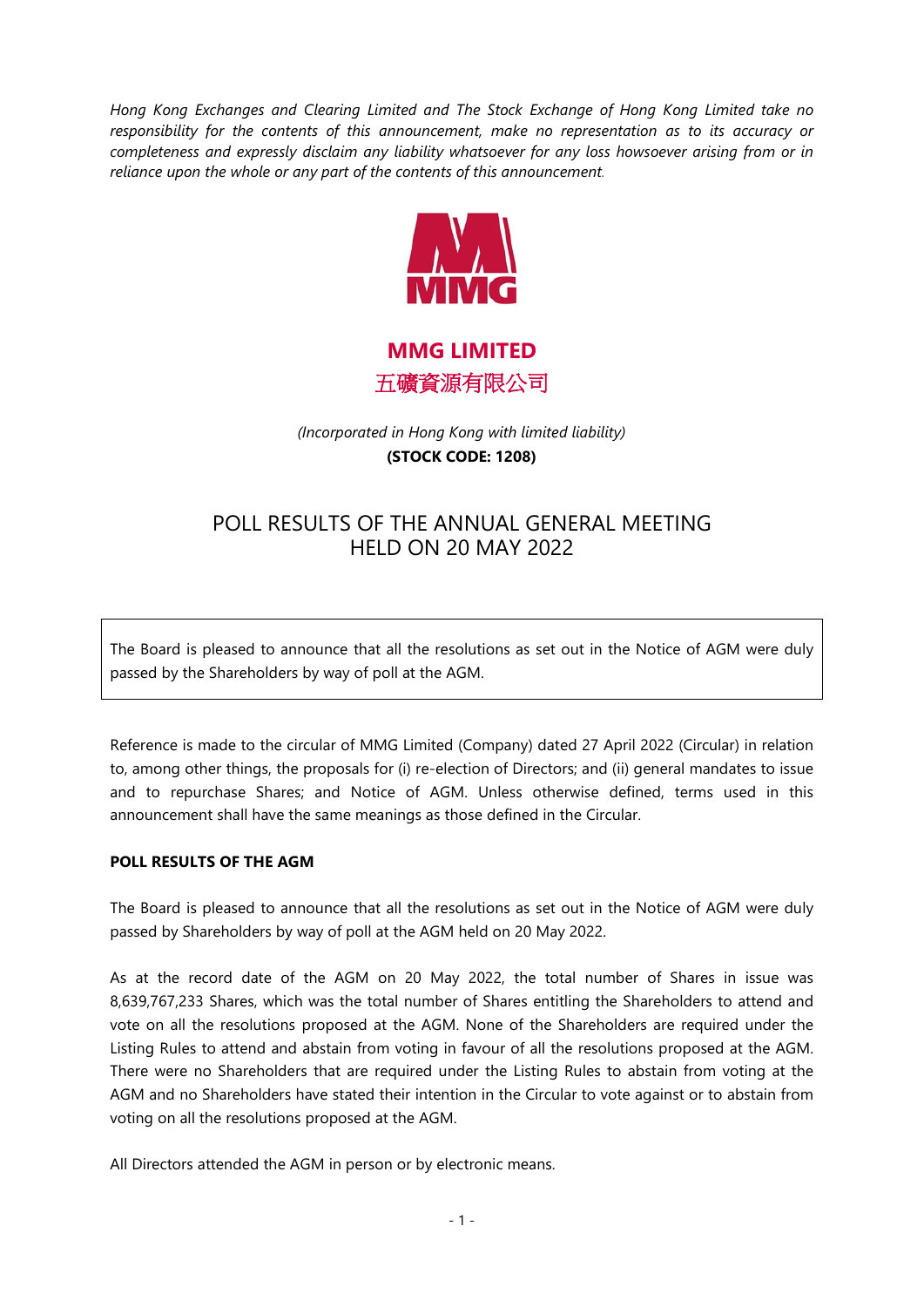The Company's share registrar, Computershare Hong Kong Investor Services Limited, was appointed as the scrutineer for voting-taking at the AGM.

|  | The poll results in respect of all the resolutions proposed at the AGM are as follows: |  |
|--|----------------------------------------------------------------------------------------|--|
|  |                                                                                        |  |

| <b>Ordinary Resolutions</b> |                                                                                                                                                                                                                        | <b>Number of Votes</b><br>(approximate %) |                               |                          |
|-----------------------------|------------------------------------------------------------------------------------------------------------------------------------------------------------------------------------------------------------------------|-------------------------------------------|-------------------------------|--------------------------|
|                             |                                                                                                                                                                                                                        | For                                       | <b>Against</b>                | <b>Abstain</b>           |
| 1.                          | To receive and consider the audited financial<br>statements and the reports of the directors<br>and of the auditor of the Company for the<br>year ended 31 December 2021.                                              | 7,140,232,279<br>$(99.940\%)$             | $\overline{4}$<br>$(0.000\%)$ | 4,256,000<br>$(0.060\%)$ |
| 2.                          | To re-elect Mr Jiao Jian as a Director.<br>(a)                                                                                                                                                                         | 6,299,967,588<br>(88.179%)                | 844,520,695<br>(11.821%)      | 0<br>(0%)                |
|                             | To re-elect Mr Li Liangang as a Director.<br>(b)                                                                                                                                                                       | 7,118,610,089<br>(99.638%)                | 25,878,194<br>(0.362%)        | 0<br>(0%)                |
|                             | To re-elect Dr Peter Cassidy as a<br>(c)<br>Director.                                                                                                                                                                  | 6,635,710,156<br>(92.879%)                | 508,778,127<br>(7.121%)       | 0<br>(0%)                |
| 3.                          | authorise<br>the<br>Board<br>fix<br>the<br>To<br>to<br>remuneration of all Directors.                                                                                                                                  | 7,144,314,750<br>(99.998%)                | 173,533<br>(0.002%)           | $\mathbf{0}$<br>(0%)     |
| 4.                          | To appoint Deloitte Touche Tohmatsu as the<br>auditor of the Company and to authorise the<br>Board to fix the remuneration of the auditor.                                                                             | 7,144,488,279<br>(100%)                   | $\overline{4}$<br>$(0.000\%)$ | $\mathbf 0$<br>(0%)      |
| 5.                          | To grant a general mandate to the Board to<br>allot additional shares not exceeding 20% of<br>the total number of issued shares of the<br>Company.                                                                     | 5,809,648,073<br>81.317(%)                | 1,334,540,210<br>(18.679%)    | 300,000<br>$(0.004\%)$   |
| 6.                          | To grant a general mandate to the Board to<br>repurchase shares of the Company not<br>exceeding 10% of the total number of issued<br>shares of the Company.                                                            | 7,142,924,279<br>(99.978%)                | 1,264,004<br>(0.018%)         | 300,000<br>$(0.004\%)$   |
| 7.                          | Conditional on the passing of Resolutions<br>no. 5 and no. 6, power be given to the Board<br>to extend the general mandate on the issue<br>of additional shares by the number of shares<br>repurchased by the Company. | 5,822,366,073<br>(81.495%)                | 1,322,122,210<br>(18.505%)    | 0<br>(0%)                |

Note: The number of votes and approximate percentage of voting as stated above are based on the total number of Shares in issue held by the Shareholders who attended and voted at the AGM in person, by authorised representative or by proxy.